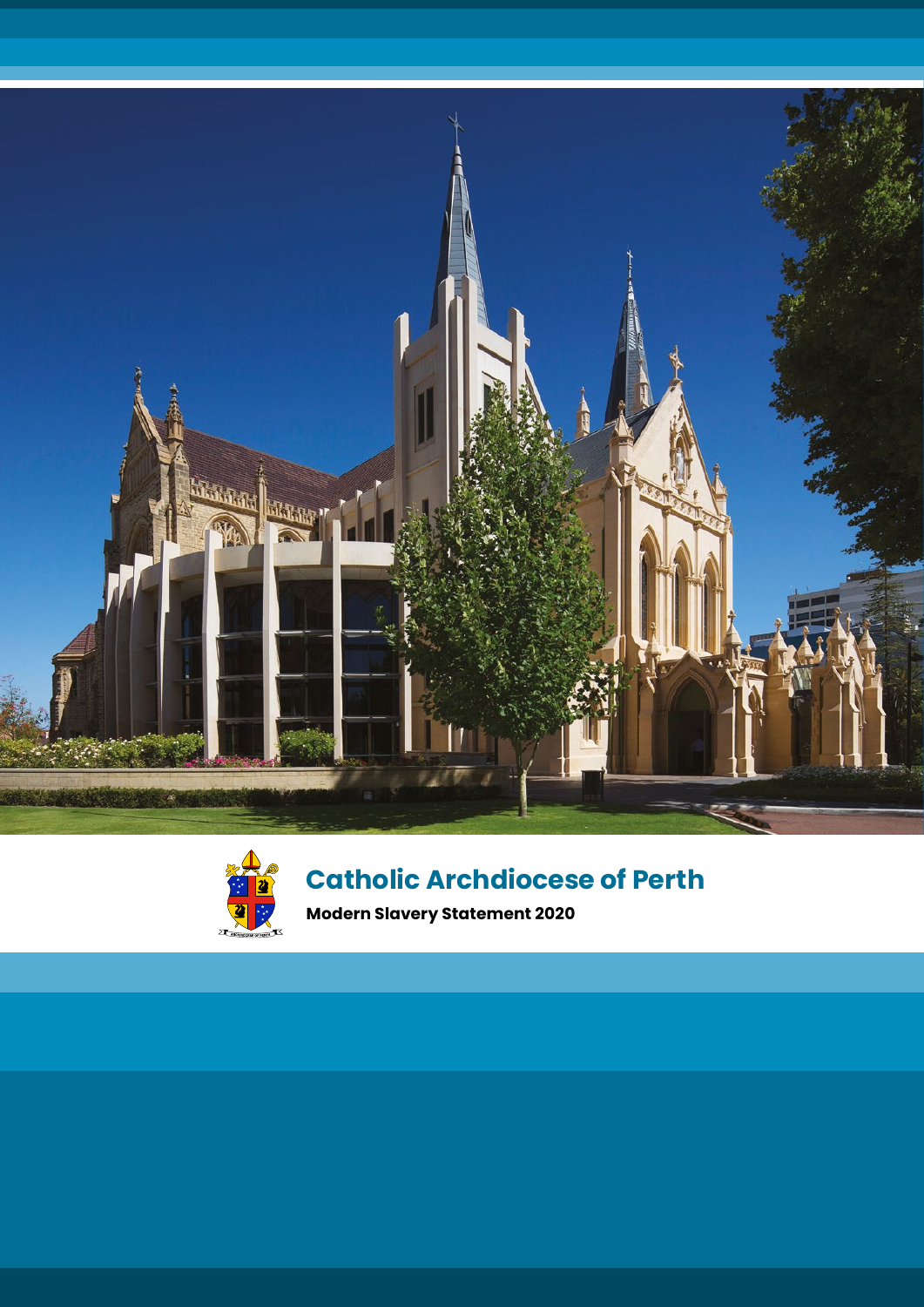## Acknowledgement of Country

The Catholic Archdiocese of Perth acknowledges the Traditional Owners of the lands on which we live. We acknowledge the continued deep spiritual connection and relationship of Aboriginal people to this country and commit to the ongoing journey of Reconciliation.

## **Content**

| Statement from The Most Reverend Timothy Costelloe SDB        |  |
|---------------------------------------------------------------|--|
|                                                               |  |
|                                                               |  |
|                                                               |  |
|                                                               |  |
|                                                               |  |
|                                                               |  |
|                                                               |  |
|                                                               |  |
|                                                               |  |
|                                                               |  |
|                                                               |  |
|                                                               |  |
|                                                               |  |
|                                                               |  |
|                                                               |  |
|                                                               |  |
| Process of Consultation with Entities Owned or Controlled  15 |  |
|                                                               |  |

#### **Disclosure Note**

This statement has been made on behalf of the Catholic Archdiocese of Perth and covers The Roman Catholic Archbishop of Perth Corporation Sole. The Archdiocese has no owned or controlled entities.

ABN 96 993 674 415

# **Statement from The Most Reverend Timothy Costelloe SDB Archbishop of Perth**



We welcome the *Modern Slavery Act 2018* (Cth) and the increased awareness, requirement for due diligence and responsibility that this legislation brings to Australian organisations, including the Catholic Archdiocese of Perth.

We hope that this shared commitment between government, business and community, will bring real and lasting improvement and change to labour supply and working conditions at both national and global levels as well as within local jurisdictions, such as Western Australia.

It is important to recognise that modern slavery is a significant and complex human rights issue which challenges us as a Catholic community to respond with the kind of love of neighbour illustrated by the parable of the Good Samaritan (Luke 10:  $25 - 37$ ). This means that we take the opportunity and the responsibility to create a future of hope for the victim trapped in slavery by doing all we can to eradicate the risk of modern slavery from our organisational structures.

This call to action is also reflected in our professed faith which we live out in community through decisions and actions informed by Catholic social teaching and its principle of the innate dignity of the human person (Catholic Social Doctrine Compendium, n 145), meaning we take seriously the moral obligation to:

- identify structural abuses and weak or failed governance systems so as to reduce or eradicate systemic problems that allow modern slavery to perpetuate;
- become vigilant with regards to purchasing choices and risk management; and
- willingly collaborate with others to eradicate the crime of modern slavery.

This is our first public disclosure that specifically addresses the very real risk that modern slavery is present in our operations and supply chains. It has been prepared in line with the requirements of the *Modern Slavery Act 2018* (Cth).



**Most Rev Timothy Costelloe SDB** Archbishop of Perth

9th June 2021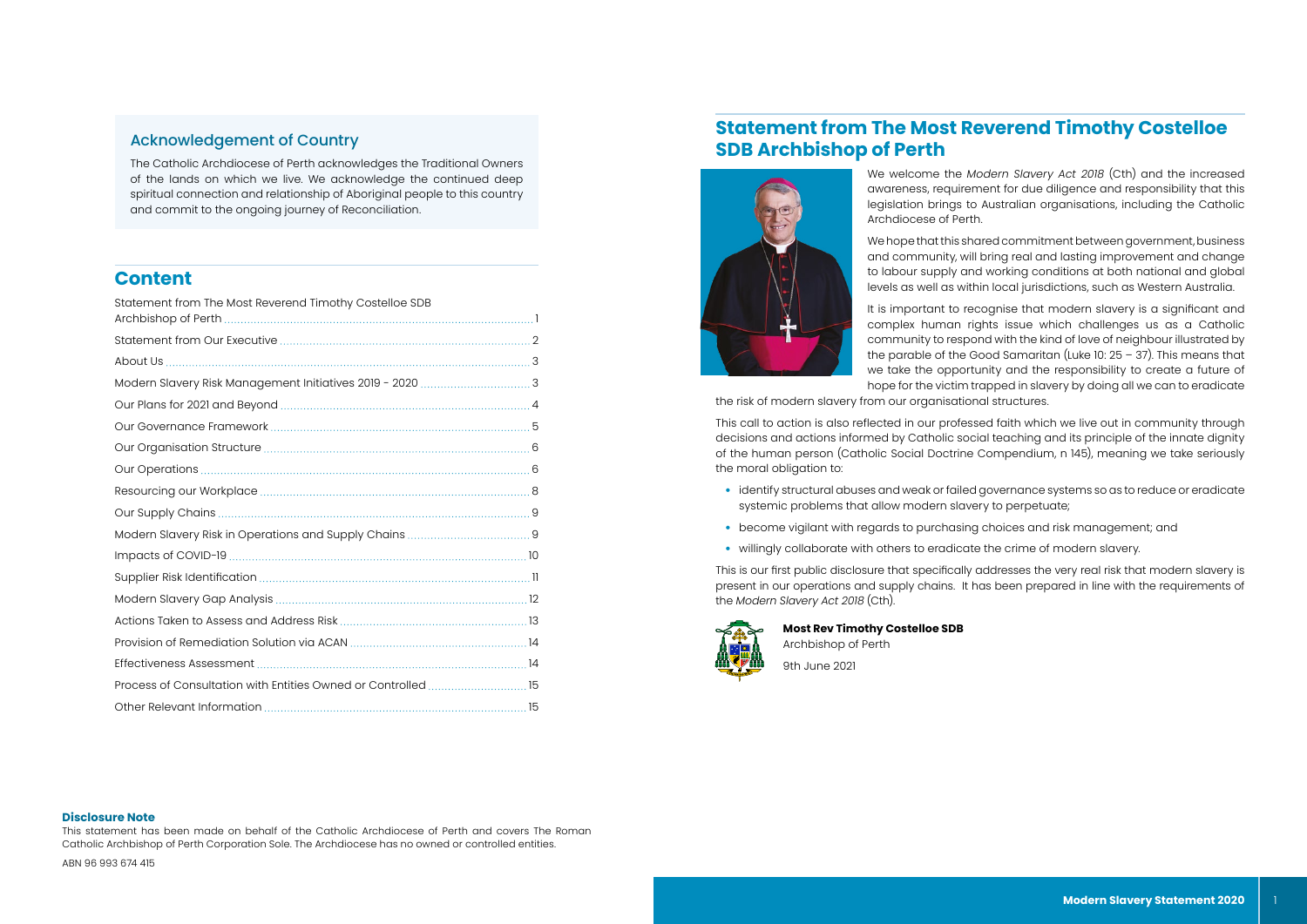# **Statement from Our Executive**

We are pleased to present our first Modern Slavery Statement as we commit further to sustainable business practices informed by Catholic ethical thought and the Gospel imperative of neighbourly love.

The term 'modern slavery' is used to describe a range of exploitative practices including human trafficking, forced labour, the worst forms of child labour and where threats or deception are used to exploit victims and undermine or deprive them of their freedom.

Tackling modern slavery is a difficult issue which requires continuous commitment and ongoing focus.

We recognise our responsibility and the opportunity to help eradicate modern slavery.

We also recognise that collaboration between our people, suppliers and participants in our supply chain is an effective and sustainable way to combat modern slavery.

We acknowledge that our risk management program will be based upon continual improvement, which ultimately will ensure our personnel and suppliers uphold our values and commitment to prevent modern slavery.

Any form of modern slavery is unacceptable and so we will continue to assess and address the risk of modern slavery within our operations and supply chain into the future.

Supported by ACAN, we will develop risk action plans to mitigate risk exposures from our procurement processes incorporating due diligence procedures and the adoption of supplier agreement clauses.

This statement has been approved by The Roman Catholic Archbishop of Perth.



**Mr Daniel Lynch** Executive Director Office of the Archbishop



**Mr Gregory Russo** Executive Director Finance and Administration

## **About Us**

The Catholic Archdiocese of Perth (CAP) is located in Perth, the capital city of the State of Western Australia. It is bounded to the north by the Diocese of Geraldton, in the east by the South Australian border, in the south by the Diocese of Bunbury and by the Southern Ocean in its south-east corner. Perth is the Metropolitan See for the Province of Western Australia which includes the Dioceses of Bunbury, Geraldton and Broome. The CAP comprises 94 metropolitan and 15 country parishes, with the parish priest as the canonical administrator of the parish.

The Roman Catholic Archbishop of Perth is a Corporation Sole by virtue of the Roman Catholic Church Property Act 1911 (ABN: 96 993 674 415), and is registered with the Australian Charities and Not-for-Profits Commission (ACNC). The Office of the Archbishop and the central administrative office are located at Griver House, 249 Adelaide Terrace, Perth 6000.

The Archdiocesan Plan 2016-2021, endorsed by the Archbishop, identified seven key priority areas, which from an organisational perspective, aimed to better facilitate the spreading of the Gospel:

- Professional standards;
- Effective communications:
- Support for the clergy;
- Strengthening and revitalising parishes;
- Adult faith formation;
- Outreach to those in need; and
- Archdiocesan growth and development.

The Plan's objective is to provide the pathway to deliver a Christ-centered, faithful, vibrant, welcoming, inclusive and mission-orientated Church.

# **Modern Slavery Risk Management Initiatives 2019 - 2020**

The CAP initiated, and was a participant in, the Archdiocesan modern slavery working party to assess our modern slavery risks, and recommend how these risks could be addressed. The CAP understandings around modern slavery and the risks it presents to our operations and supply chains has been enhanced throughout 2020 by consultation with experts and through participation in the Australian Catholic Antislavery Network (ACAN), a collaboration of more than 30 Catholic entities throughout all states and territories of Australia.

Awareness raising and learning opportunities have been presented to CAP personnel, and personnel of independent faith and social outreach agencies that operate in the Archdiocese, through place of work workshops or Faith in Action sessions provided through the Centre for Faith Enrichment.

With this support, we have begun the journey that will ensure our decision making reflects a commitment to mitigate modern slavery risks, thus making a difference to some of the most resource-poor and disadvantaged people working in the supply chains of goods that we purchase.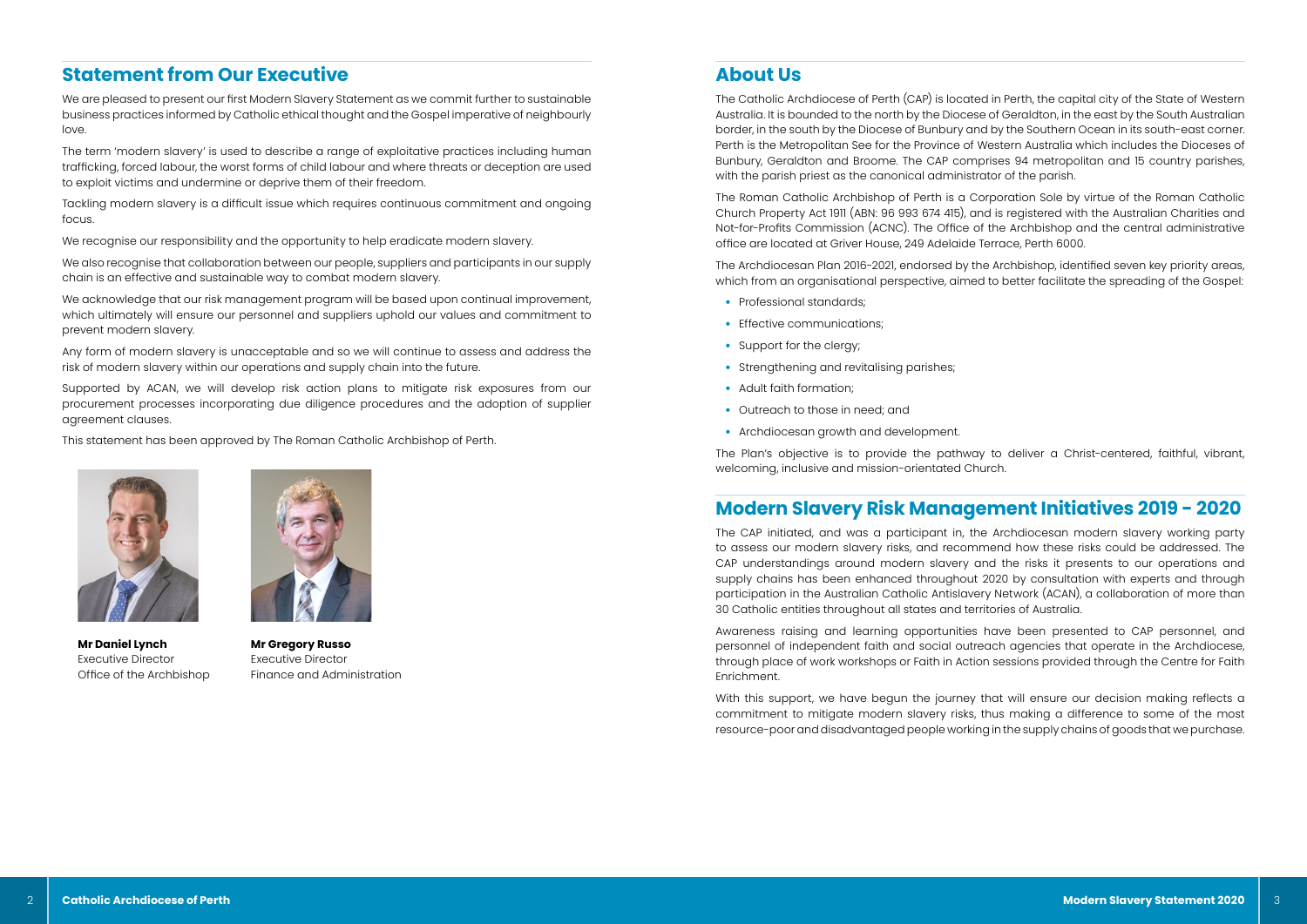## **Our Plans for 2021 and Beyond**

The CAP has renewed its participation in the ACAN Modern Slavery Risk Management Program 2021 to 30 June 2023. The Program provides access to various tools and resources which will facilitate the development of a CAP Modern Slavery Prevention Implementation Plan to outline the CAP's ongoing commitment to continuous improvement in policy and procedures to effectively mitigate the risk of modern slavery from our operations and supply chains.

The Implementation Plan will include:

- the development of a CAP Modern Slavery Prevention Policy which will articulate the roles and responsibilities in respect of risk identification and management of modern slavery risks in relation to CAP personnel and operations;
- engagement with suppliers and the utilisation of supplier risk questionnaires to enable the CAP to adequately assess the risk of modern slavery from our direct supply chains;
- the development of a CAP Supplier Code of Conduct that reflects our strong commitment to conducting our supply chain management in a responsible and sustainable manner, setting minimum expectations for supplier compliance with human rights laws as they pertain to CAP personnel and operations;
- consideration to, and inclusion of, modern slavery clauses into our supplier agreements whereby suppliers must warrant that they conduct their business in a manner consistent with the objective of combatting modern slavery;
- promotion of the CAP Whistleblower Policy as a mechanism for our employees liaising with CAP suppliers to raise concerns regarding suspected unethical, illegal or undesirable conduct; and
- continued education of CAP personnel and the wider CAP community including the personnel of both faith and social outreach agencies that operate in the Archdiocese of Perth and Archdiocesan clergy and seminarians.

By virtue of the CAP's participation in the ACAN program, the CAP will:

- support Domus 8.7, which serves as ACAN's remedy pathway for victims of modern slavery abuse and independent advisory service; and
- access the Sedex platform which provides inherent risk information in respect of country, sector and commodity risk globally affecting CAP supply chains.



## **Our Governance Framework**

The Roman Catholic Archbishop of Perth has the responsibility to govern the Archdiocese in meeting the material, social, personal and spiritual needs of its community, and to ensure that church laws are observed. The Archbishop is ultimately responsible for training and supplying priests for parishes, for the finances of the Archdiocese and for all church property.

The Archbishop consults with the Curia, Episcopal Vicars, the College of Consultors, the Council of Priests and the Archdiocesan Finance Council in order to discharge his canonical duties with respect to the administration of the Archdiocese.

Following the initial commencement of the CAP Transition, Archdiocesan governance has been divided into two pillars, each led by an Executive Director. These pillars are:

agencies delivering faith education and parish, mission, justice and pastoral support in the

- The Pastoral Pillar, directed towards support and collaboration with Clergy and independent Archdiocese; and
- The Finance Pillar, directed towards the creation of a sustainable longer-term environment.

The Archdiocesan Finance Council (AFC) assists both the Archbishop and the Executive Directors in a consultative and advisory capacity. Committee members are approved by the Archbishop and serve on a voluntary basis, in accordance with the Standing Orders and Terms of Reference. The sub-committees of the AFC are the:

- Catholic Development Fund Committee;
- Property and Investment Committee;
- Finance and Audit Committee; and
- Governance and Risk Committee.

Governance roles are articulated in the CAP Governance Framework to ensure all decisions and actions are based on transparency, integrity, responsibility and performance for long-term sustainability.

The CAP Risk Management Framework was implemented in 2015. The Executive Directors have overall responsibility for the implementation and oversight of the Risk Management Plan, assisted by the Governance and Risk Committee. The plan addresses risks associated with CAP operations and includes risks relating to modern slavery.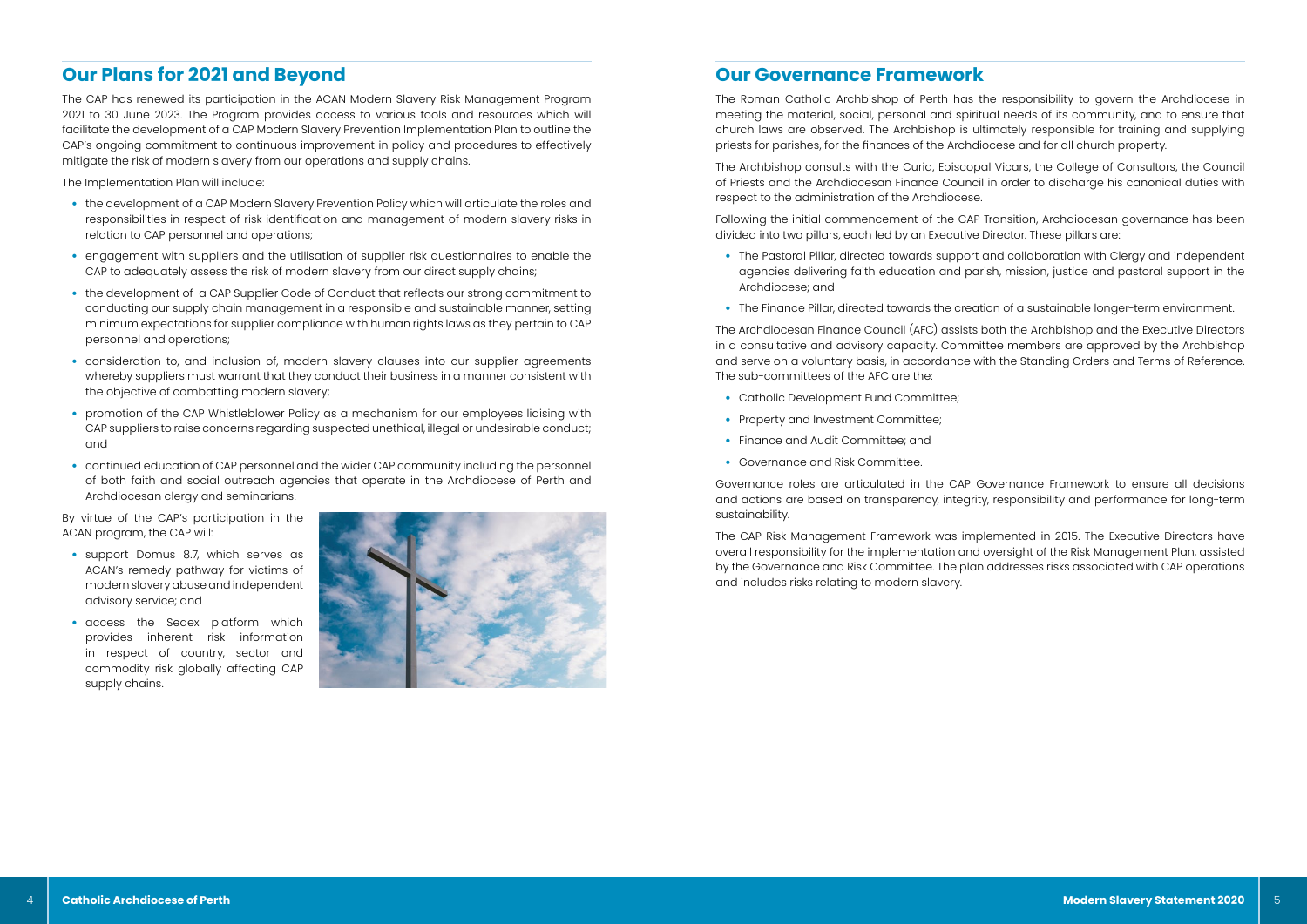## **Our Organisation Structure**



## **Catholic Development Fund**

Originating in December 1974, the Catholic Development Fund is the interest bearing capital fund conducted by CAP. The Fund was established to enable Church organisations to securely invest their financial resources so that funds could be loaned to schools, parishes, Clergy and Catholic organisations to essentially fund new facilities or refurbish existing buildings for education, worship and other needs of the Church.

#### **Property and Investments**

The property and investment portfolio play a significant role in producing recurrent income and financial stability to the Corporation Sole, and provide infrastructure for the delivery of social outreach objectives, priest accommodation and future sites of worship.

#### **The LifeLink Trust**

LifeLink was established in 1994 as the fundraising arm of the Archdiocese which provides support to Public Benevolent Institutions (PBI) providing social service.

#### **Ministry of Priests**

The Archdiocese provides support to specialist and retired Clergy, chaplaincy service to both hospitals and prisons, and support to St Charles Seminary and Redemptoris Mater Seminary which serve as the place of formation for Catholic Priests in both the Archdiocese and in Western Australia.

#### **Safeguarding Program**

The Safeguarding Office is responsible for ensuring the safety of children, young people and the vulnerable within the confines of the Catholic Church across the CAP, educating the Catholic community on child protection and protective behaviours, and establishing Safeguarding Officers within Perth's metropolitan and rural parishes.

### **Professional Standards**

The WA Professional Standards Office is charged with implementing the National Response Protocol in Western Australia, assisting adults who have been subjected to historical childhood abuse or subjected to professional misconduct.

#### **Communications and Media**

The Communications Office serves to develop and deliver the latest news and information of the Archbishop and the CAP, producing a weekly digital publication and a published bi-monthly magazine (The Record). In response to the COVID-19 restrictions on church attendance in 2020, the Communications Office live-streamed Mass to the CAP website, Facebook and YouTube.

#### **Archives**

The official CAP archive is maintained at the Archives Office which also holds sacramental records for St Mary's Cathedral and a Central Database of Baptisms.

### **Tribunal**

The office is Western Australia's regional Tribunal for all formal cases of marriage annulment and for all Archdiocesan-related judicial and administrative cases.

### **Support to independent agencies**

Various independent agencies operate in the Archdiocese of Perth providing faith education, social outreach, and parish life and mission support. The CAP distributes annual funding to support the operations of these agencies which are governed by Agency Directors and Committees of Management.



## **Our Operations**

The revenue stream generated from the Catholic Development Fund and investments in both managed funds and property provide the necessary funding for the Ministry of Priests, Safeguarding Program, Professional Standards, Communications and Media Office, Archives Office, Tribunal and the support to independent faith and social outreach agencies that operate in the Archdiocese.

Appeals and donations to The LifeLink Trust (ABN: 48 725 340 574) provide ongoing financial and promotional support to social service agencies that operate in the Archdiocese.



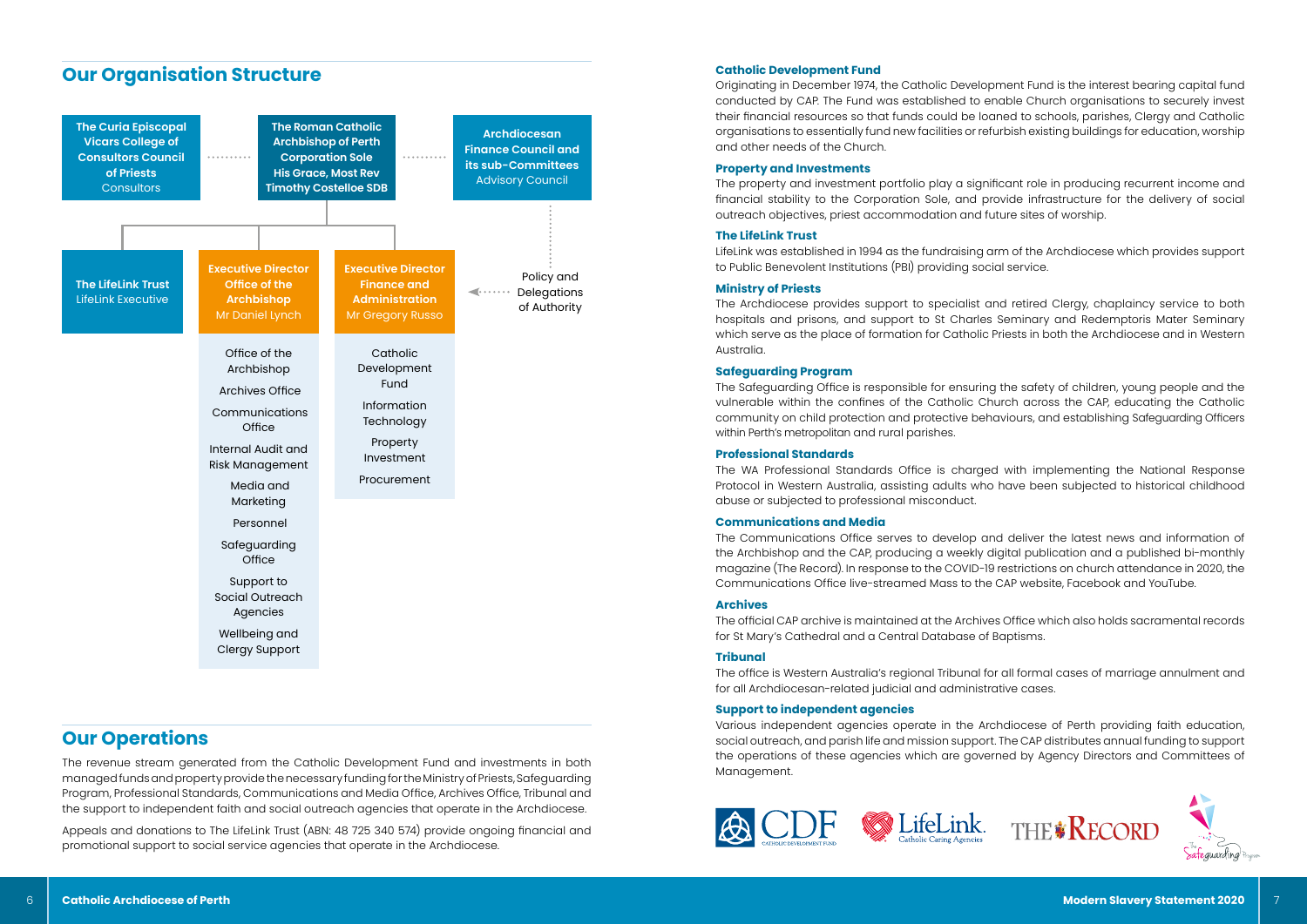

- Building construction and associated professional services;
- Property maintenance;
- Information and communications technology;
- Furniture and office supplies;
- Cleaning and security services:
- Food and catering supplies and services; and
- Motor vehicles.

## **Our Supply Chains**

In 2020 the CAP procured approximately \$11M in goods and services from 299 Tier 1 (direct) suppliers. We have established long-term relationships with many of our suppliers who are predominantly located in Australia.

The CAP purchases a wide range of goods and services which include the following:

The CAP maintains a significant investment portfolio, placed in managed funds via appointed Portfolio Advisers. It is acknowledged that those funds contain many layers of ownership in companies and organisations that may have varying commitments to upholding human rights.

# **Modern Slavery Risks in Operations and Supply Chains**

The CAP acknowledges that procurement activities could cause, contribute to or be directly linked to modern slavery practices. Procurement of goods and services attributable to construction, clothing, catering and cleaning are known to be at increased risk of modern slavery due to increased risk of worker vulnerability and labour exploitation, involving employment of migrant workers at low levels of pay.

In 2019 the CAP participated in the Modern Slavery Risk Management Program 'Australian Catholic Anti-Slavery Network' (ACAN) facilitated by the Catholic Archdiocese of Sydney Anti-Slavery Taskforce. As a participating organisation, the CAP was provided with various resources including the Modern Slavery Category Risk Taxonomy. This risk taxonomy had been specifically developed for ACAN by external expertise and highlighted the following risks associated with the CAP's largest supply spend or high risk categories:

## **Building and construction**

There are numerous examples of forced labour associated with the production of building and construction materials commonly used in Australia. According to the US Department of Labour, forced labour and child labour is used in the production of many construction materials such as timber from Cambodia, Vietnam, Brazil, Peru, India and Russia. Labour hire and complex layers of subcontracting are characteristics of many Australian building sites.

### **Finance and investment**

Investor's exposure to modern slavery risks will continue to grow in an era of increasingly complex global supply chains, the prevalence of imports from countries with poor human rights track records, and the reliance on base-skilled workers across product and service procurement in Australia and overseas.

## **Facility management and property maintenance**

The labour force used in facilities management generally consists of low skilled, low paid and temporary workers often contracted through labour hire companies. Workers are often temporary migrants who face language barriers and a lack of understanding of Australian workplace law and their rights.

## **Resourcing Our Workplace**



The CAP seeks to be more than a place of employment, offering the opportunity for all employees to contribute to the mission of the Church, supporting the Archbishop's Mandate and Strategic Plan for the Archdiocese of Perth. The CAP is committed to ensuring employment conditions sustain the health, safety and wellbeing of our employees, a workplace free from harassment, discrimination and bullying.



All CAP employees are required to observe high standards of business and personal ethics in the conduct of their duties and responsibilities. As representatives of the CAP, employees are expected to practise honesty and integrity in fulfilling responsibilities and comply with all applicable laws and regulations.

The CAP Code of Ethical Conduct sets out the expectations for all employees and articulates the Gospel's requirement for all to respect the dignity of each person, and to be fully supportive of the ethos of the Catholic Church.

The CAP Whistleblower Policy provides employees the opportunity to report concerns about violations of the code of ethics, laws or regulations that govern CAP operations.



Regular training opportunities are provided to enhance professional development, provide a mechanism for continual improvement in procedures and respond to changes in the regulatory environment. Workshops were conducted in 2020 to inform CAP employees of the Catholic action in Australia to eradicate modern slavery, and the risks that exist in employment practices and supply chains.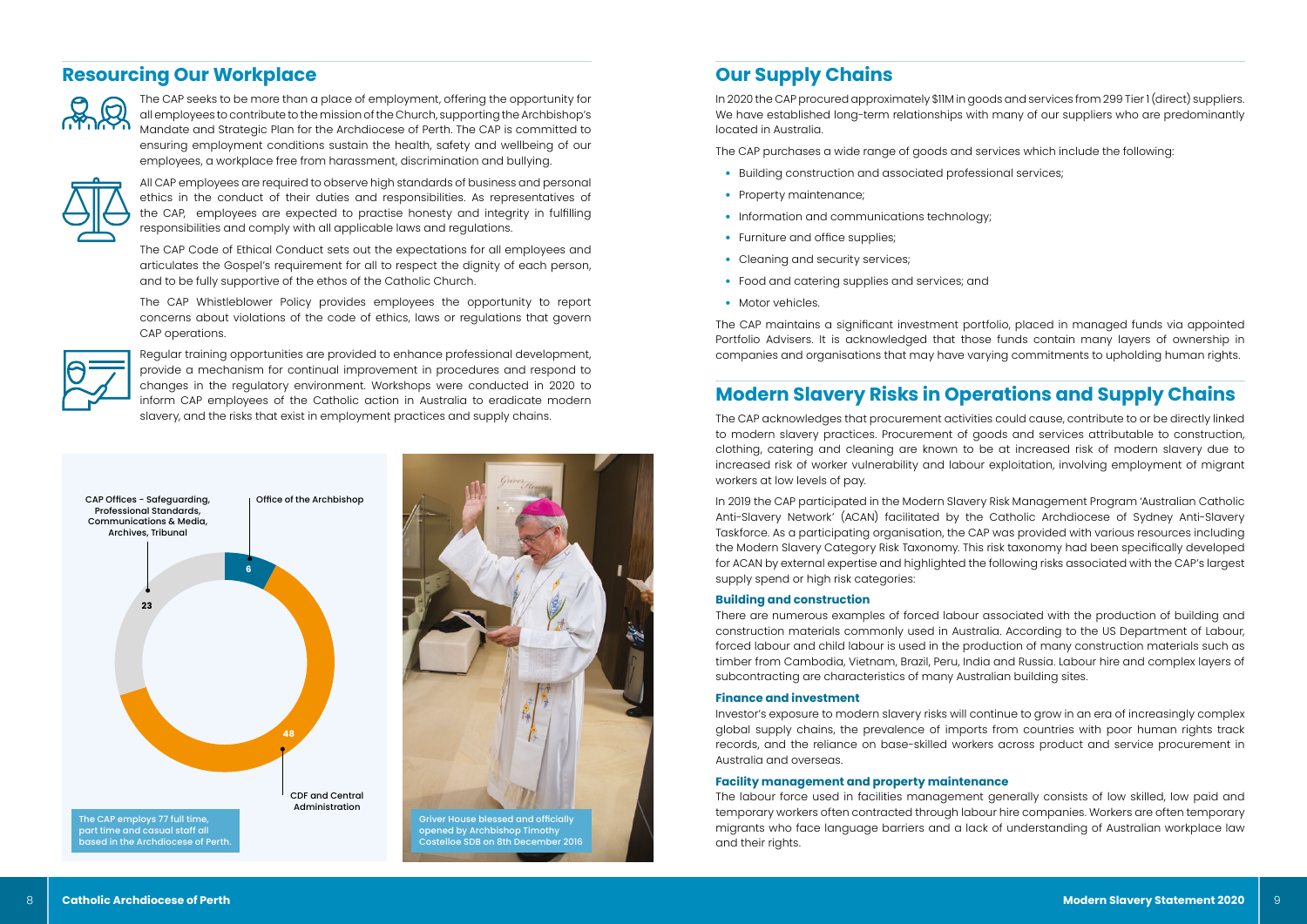## **Cleaning and security services**

These sectors typically employ low skilled, often migrant, workers facing language barriers and a resulting lack of understanding of their rights. Jobs in this sector are often low paid and have high rates of staff turnover, with staff moved between multiple worksites. Equipment and consumables used in these sectors are largely manufactured overseas, predominantly in high risk countries such as China and Vietnam.

## **Information and Communications technology (ICT) hardware**

According to the 2018 Global Slavery Index, electronics are the highest risk product for modern slavery in supply chains. The report also highlights that the most at-risk electronics imported to Australia are from China and Malaysia. Forms of modern slavery present include passport retention or doctoring of identity documents, restriction of freedom of movement, poor living conditions, underpayment, fines and illegal salary deductions, excessive working hours and unpaid overtime.

- maintain supply continuity which means deferring orders in preference to cancellation as we continue to support local procurement; and
- continue to work with existing suppliers.

## **Impacts of COVID-19**

The COVID-19 pandemic has had a devastating impact globally. There has been significant impact on supply chains translating to increased risks of modern slavery on vulnerable workers. The CAP is aware of the increased health risks attributable to overcrowded working conditions and lack of personal protective equipment to those vulnerable workers.

In responding to the impacts of COVID-19 on operations and our workforce, the CAP focused on implementing controls to protect employees and provide a COVID-safe working environment. This response required supply of essential safety items, such as hand sanitiser, with sourcing preference based on availability and speed of delivery.

In keeping with the Australian Government's advice that 'sudden changes to supply chain structures can disproportionately affect some workers and increase their exposure to modern slavery and other forms of exploitation', the CAP supply chain priorities are to:

# **Supplier Risk Identification**

The CAP assessed the 2020 supply and net investment spend against the ACAN Category Risk Taxonomy in order to identify the potential risks. Actual risk has not been determined as the CAP has not yet conducted a detailed investigation of the suppliers engaged. In late 2020 the CAP advised its suppliers of its voluntary reporting in accordance with the *Modern Slavery Act 2018* (Cth) and the intention to ensure suppliers took reasonable steps to ensure no modern slavery existed in their supply chains or any part of their operations. Currently CAP procurement is undertaken by various operational or office managers. A Procurement Manager may potentially be appointed to facilitate the required oversight of the CAP supply chain management.

The CAP is committed to ensuring that the investment portfolio assets are not placed with organisations whose core business conflicts with the nature and teachings of the Catholic Church. The CAP does not wish to encourage or profit from activities which create goods or services that have unacceptable harmful effects on people or the environment which cannot be avoided by prudent and practical controls. The Executive Director, Finance and Administration works closely with the investment portfolio advisors to exclude investment in a fund with unacceptable core business or conduct.



- Building and construction
- Finance and investment
	- Professional services
- Facility management and property maintenance
	- Utilities
	- Print / Mail provider
	- ICT Software and network services
		- Cleaning and security services **T** 
			- ICT Hardware
			- Travel and accomodation
		- Government and agency fees
	- Furniture and office supplies  $\blacksquare$ 
		- Food and catering services ||
- Fleet management, consumables and maintenance
	- Advertising and marketing
		- Uniforms and PPE
	- Waste management services
	- Linen, laundry and textile products



## **Percentage of Spend 2020**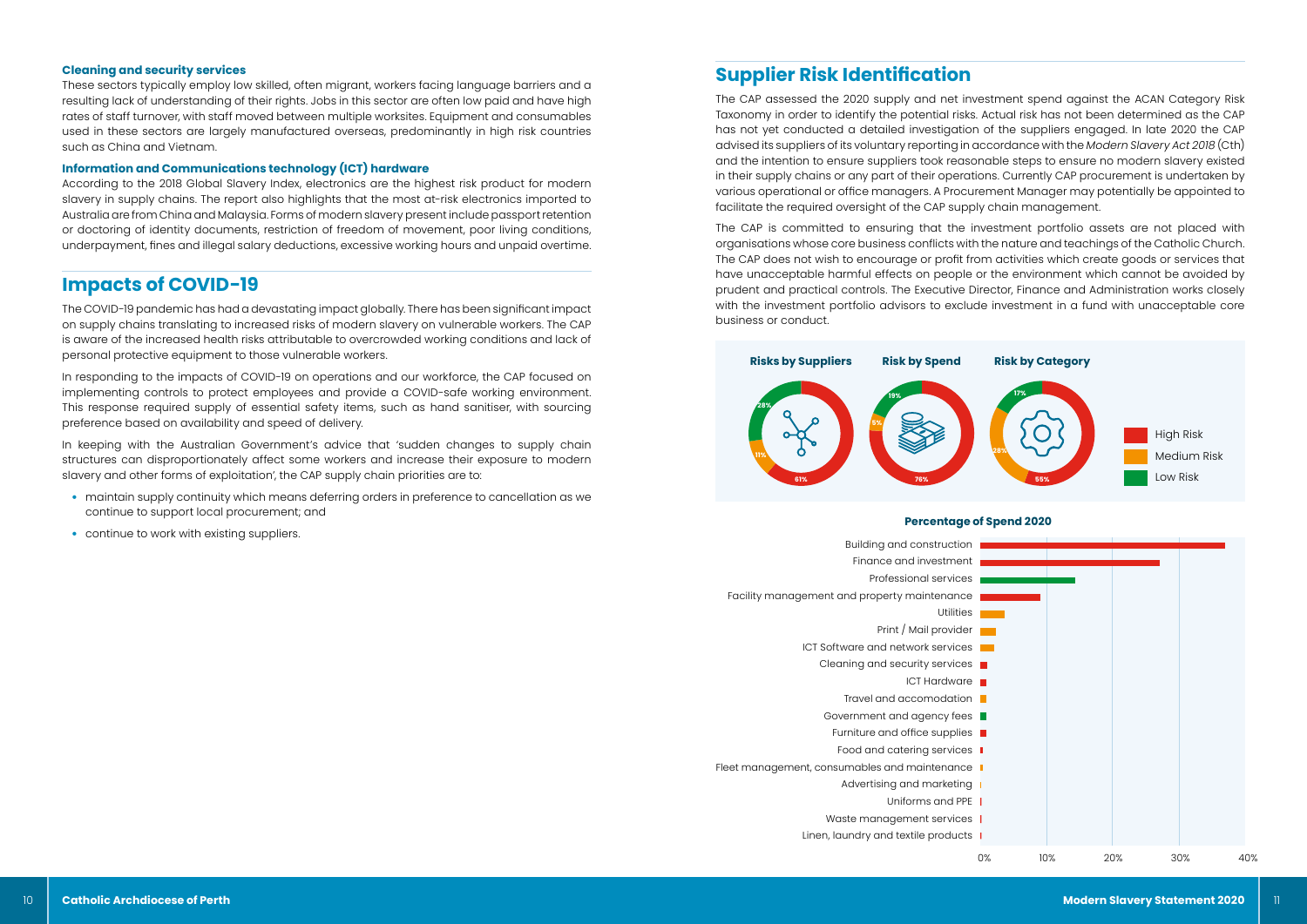# **Modern Slavery Gap Analysis**

An assessment of existing governance, policies and procedures was first undertaken in 2019 to determine the CAP's effectiveness in managing modern slavery risks. This gap analysis was re-performed in December 2020, and serves to provide an understanding of areas that require improvement and a the basis for a practical plan to better manage modern slavery risks.

| <b>Category</b>            | <b>Topic</b>                   | <b>Result</b><br>2019 | <b>Result</b><br>2020 | <b>Change</b> |
|----------------------------|--------------------------------|-----------------------|-----------------------|---------------|
| Management Systems         | Governance                     |                       |                       |               |
|                            | Commitment                     |                       |                       | ++            |
|                            | <b>Business systems</b>        |                       |                       |               |
|                            | Actions                        |                       |                       |               |
|                            | Monitor/report                 |                       |                       |               |
| Risk Management            | <b>Risk Framework</b>          |                       |                       |               |
|                            | Operational risk               |                       |                       |               |
|                            | Identifying external risks     |                       |                       |               |
|                            | Monitoring & reporting risk    |                       |                       |               |
| Procurement & Supply Chain | Policy & procedures            |                       |                       |               |
|                            | Contract management            |                       |                       |               |
|                            | Screening & traceability       |                       |                       |               |
|                            | Supplier engagement            |                       |                       | ٠             |
|                            | Monitoring & corrective action |                       |                       |               |
| Personnel & Recruitment    | Awareness                      |                       |                       | ++            |
|                            | Policies & systems             |                       |                       |               |
|                            | Training                       |                       |                       | ++            |
|                            | Labour hire/outsourcing        |                       |                       |               |
| Customers & Stakeholders   | Customer attitude              |                       |                       |               |
|                            | Information provision          |                       |                       |               |
|                            | Feedback mechanisms            |                       |                       |               |
|                            | Worker voice                   |                       |                       |               |

## Leading practice

Making progress

Starting out

At the starting line



The financial year ended 31 December 2020 is the first voluntary reporting period for the CAP with respect to the Modern Slavery Act. The actions undertaken during 2019 and 2020 were focussed on establishing a strong foundation for future action to identify and address modern slavery risks in our operations and supply chains.

#### **Actions undertaken**

uppliers of CAP's commitment to eradicate modern slavery and the intention to develop a Supplier Code

| <b>Raising CAP awareness</b><br>of modern slavery risks | Attendance at the<br>Supply Chains' co                                            |
|---------------------------------------------------------|-----------------------------------------------------------------------------------|
|                                                         | Active participant<br>Program                                                     |
|                                                         | Production of a vic<br>of all four Wester<br>produced as a co<br>(CEWA) and sever |
|                                                         | Establishment of<br>representatives of<br>Against Trafficking                     |
|                                                         | Completion of AC/<br>by 3 CAP employe<br>module will be pro                       |
|                                                         | Social media engo<br>to raise awarenes:<br>Nations' 2020 Worl                     |
| <b>Incorporating modern</b>                             | <b>Designated Mode</b>                                                            |
| slavery prevention into<br><b>CAP governance</b>        | Commenced dev<br>Policy                                                           |
|                                                         | Consideration of r<br>CAP Risk Register                                           |
|                                                         | Development of C                                                                  |
| <b>Engaging with CAP</b><br>supply chain                | Inclusion of ethi<br>identifying unacc<br>conduct in relatior                     |
|                                                         | Development of<br>investment Portfol                                              |
|                                                         | Notification to su                                                                |



of Conduct

e 'Eradicating Modern Slavery from Catholic Inference held in Sydney, July 2019

in ACAN Modern Slavery Risk Management

deo to communicate the shared commitment n Australian Bishops to Anti-Modern Slavery, pllaborative effort with Catholic Education WA ral groups within the Archdiocese

a Modern Slavery Working Party comprising CAP, CEWA and Australian Catholic Religious g in Humans (ACRATH)

AN developed e-learning MS101 training course bes (it is the intention this introductory training omoted to all CAP employees in 2021)

agement and article produced in The Record is about modern slavery in line with the United Id Day Against Trafficking in Persons

 $\epsilon$ rn Slavery Liaison Officer (MSLO)

velopment of CAP Modern Slavery Prevention

modern slavery risk from supply chains in the

CAP Modern Slavery Implementation Plan

ical objectives in CAP investment policy, ceptable core business and unacceptable In to investments within managed funds

reporting criteria to be provided by CAP lio Advisers in respect of CAP ethical objectives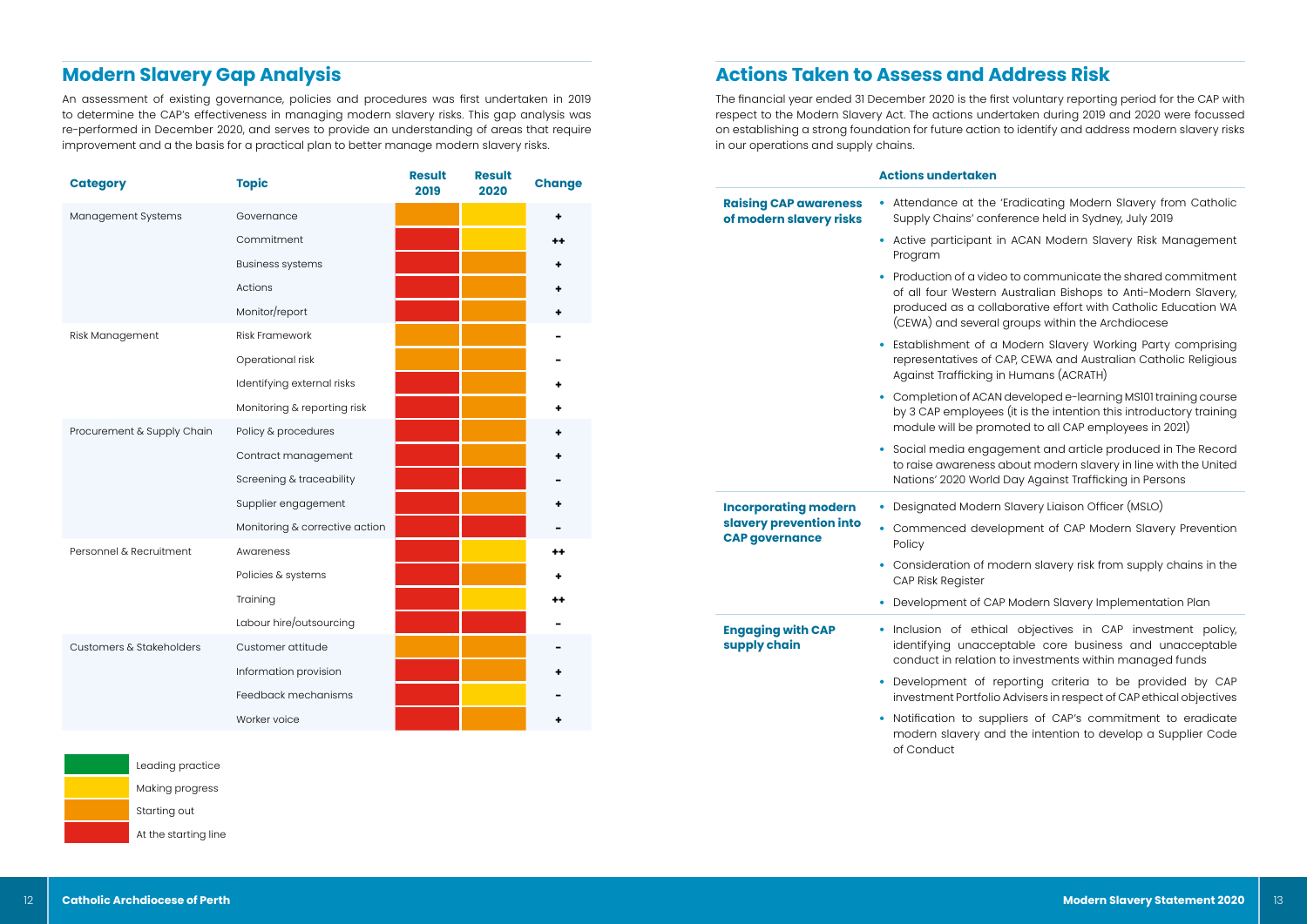## **Provision of Remediation Solution via ACAN**

CAP is committed to ensuring it provides appropriate and timely remedies to people impacted by modern slavery in accordance with the United Nations Guiding Principles on Business and Human Rights, Commonwealth *Modern Slavery Act 2018* (Cth) – Guidance for Reporting Entities and relevant Australian laws. This includes providing for, or cooperating in, actions to address harms to people and root causes to mitigate future risks if CAP is found to have caused or contributed to modern slavery.

Domus 8.7 is an initiative of the Catholic Archdiocese of Sydney designed to provide an effective response to modern slavery for both victims and organisations. Due to the complexity of remediation, the need for specialist resources and to ensure the most comprehensive and rights-compatible outcomes for people impacted by modern slavery, CAP is a founding partner of Domus 8.7. Whilst the Domus 8.7 operating model is still under development, the program will offer a toll free hotline and confidential online reporting platform for victims, workers or businesses to report suspected incidents of modern slavery, along with practical and immediate support for victims, and advocate for better support for victims of slavery in Australia.

CAP has funded a "Remedy Pathways" module in its Modern Slavery e-Learning course that will be available to staff and other stakeholders in 2021.

Where directly linked to modern slavery by a business relationship, CAP is committed to working with the entity that caused the harm to ensure remediation and mitigation of its recurrence.

When suspicions of modern slavery practises come to our attention through whistle-blower or other channels, staff will contact relevant law enforcement agencies and/or Domus 8.7 for an assessment, investigation, action planning and implementation of a remediation process.

## **Effectiveness Assessment**

Actions taken to date have focussed on establishing the appropriate foundations to educate CAP Executive and employees on the risks of modern slavery in our operations and supply chains, and identify the appropriate implementation plan for policies and underlying procedures.

Through this initial engagement process, key findings have been identified:

- Modern slavery is a complex issue that is often hidden. As such, collaboration, communication and engagement are key to reducing the risk and ultimately effecting change;
- CAP can either cause, contribute to or be directly linked with modern slavery practices;
- As a basic religious entity the CAP recognises that raising awareness of this important issue and providing appropriate opportunities to increase knowledge on modern slavery is critical;
- The CAP's greatest source of modern slavery risk comes from supply chains and as such, considerable work is required to fully assess the source of risk at an individual supplier level;
- Although there is increasing media and publicly available information on the existence of modern slavery, many people do not recognise the gravity of the situation, or that CAP may play a part in it. The CAP aims to provide leadership by educating and raising awareness to CAP employees, suppliers and other stakeholders.

The CAP Governance Framework articulates the roles of the Executive and Archdiocesan Finance Committee with respect to risk management, internal controls and codes of conduct. The CAP Executive will liaise with the designated MSLO to assess the effectiveness of the Modern Slavery Implementation Plan. The CAP Internal Audit Program provides independent assurance that risk management, governance and internal control processes are operating effectively, reporting to the Governance and Risk, and Finance and Audit sub-Committees. The Internal Audit program is reviewed on a regular basis in line with risk exposures and will provide the mechanism for monitoring controls in relation to supply chain and modern slavery.

The CAP Whistleblower Policy provides the mechanism to respond to reported concerns and disclosures relating to modern slavery.

# **Process of Consultation with Entities Owned or Controlled**

The CAP does not own or control any entities. This statement is provided on a voluntary basis, as a single reporting entity pursuant to section 13 of the *Modern Slavery Act 2018* (Cth).

## **Other Relevant Information**

During 2020, CAP has supported several organisations that work to address the root causes of slavery (poverty, lack of education etc.), including Caritas and Catholic Mission. CAP has also directly supported or connected with organisations both in Australia and abroad that work to support and build the capacity of vulnerable people, including:

- Good Shepherd Sisters Fatima Training Centre in Bangkok for vulnerable, disadvantaged girls and young women;
- ACRATH; and
- The Humanitarian Group, Perth.

In addition, letters were sent to the General Secretariat of the Australian Catholic Bishops Conference and to the Executive Director, Caritas requesting statements be issued on modern slavery to further raise awareness and highlight the issue across the Catholic community in Australia.

Locally there is growing recognition that parish staff and parish priests would benefit from education around modern slavery.

The CAP is committed to a collaborative approach to our response to modern slavery, working with ACAN participating entities, as well as industry experts, civil society and advocacy groups. The CAP intends to continue to collaborate and partner with organisations that advocate for human rights throughout 2021.



CAP Modern Slavery Liaison Officer